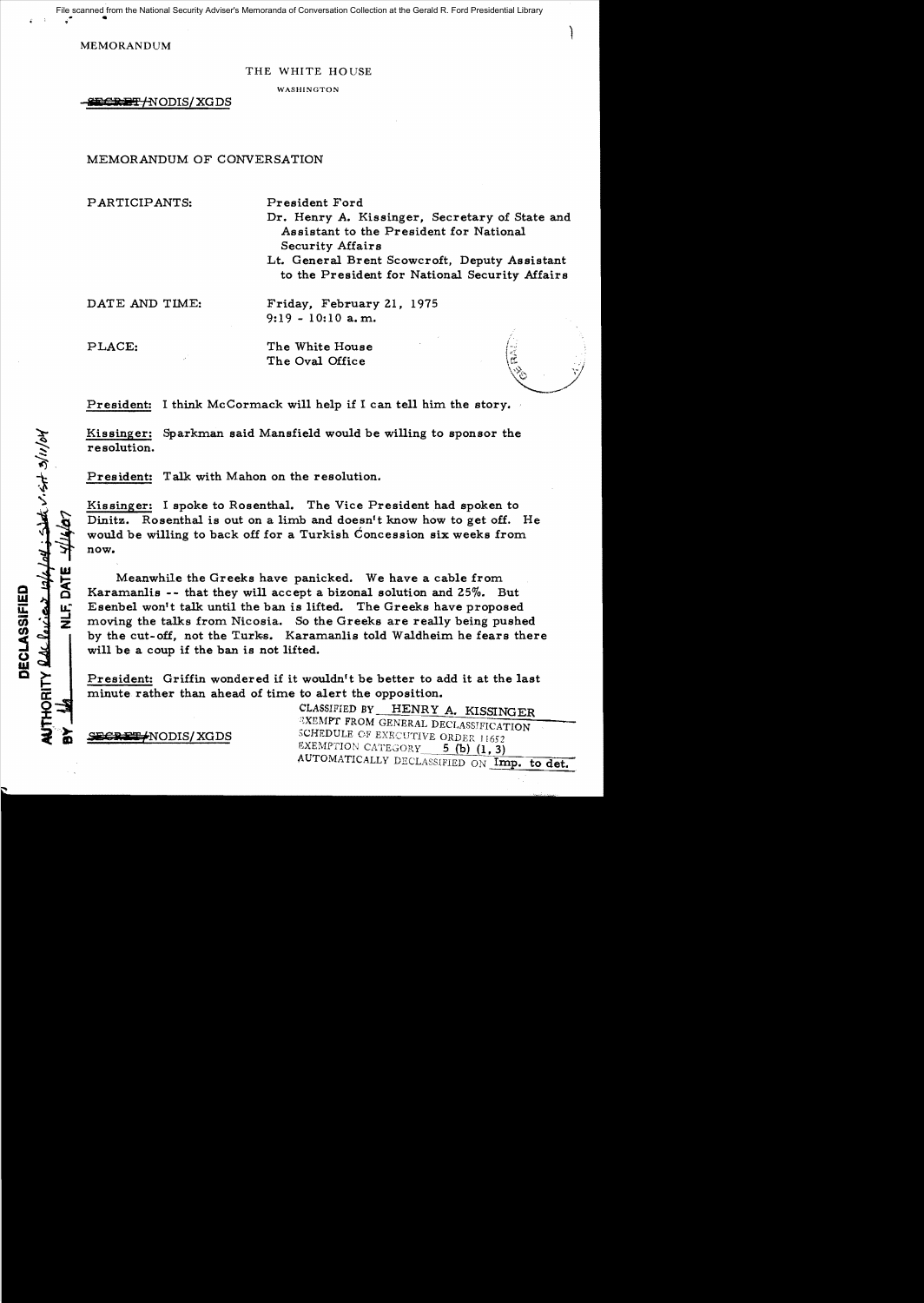## **iiiGRE'i** */NODISj* XaDS 2.

Kissinger: The Vice President must really have hit Dinitz with the McFall story.

President: He has been very good.

Kissinger: He is great as long as he knows what he is doing is for you.

President: He seems to enjoy what he is doing.

Kissinger: He is selfless and enthusiastic.

President: Bob Wilson and others want to talk about Ecuador tuna. The longshoremen now passed a resolution not to unload Ecuadorean products.

Kissinger: I will send our Ambassador in to talk and see if we can get some understanding.

I spoke to the Soviet economists. Kendall showed how 10 billion means 60 billion in business.

We met yesterday on the CIA. We need a common strategy. We can't have witnesses making decisions on a case-by-case basis. We think refusals should be on their authority and then refer to you.

President: I won't be rolled on this one.

Kissinger: I was at a dinner last night with Frank Church. I think I scared him -- I told him the Nixon material was mild compared to what went on in the Democratic Administration. He wants to be President. He won't have public hearings on anything but domestic spying. He asked that you not seek a confrontation. I have the impression that Church may be cooperative because of his ambitions.

I think we should get a list from each agency and then meet with you.

President: We are scheduled for a meeting this evening, in-house.

Kissinger: That is good.

President: Long said he couldn't clear Silberman. He said Curtis is President: Long said ne couldn't clear Silberman. He said Curtis is<br>against him and they needed someone with prestige in the business  $\overline{A}$ . FOR President: Long said he couldn't clear Silberman. He said Curtis is against him and they needed someone with prestige in the business  $\left(\begin{matrix} 0 & 0 \\ 0 & 0 \end{matrix}\right)$  community. He asked for Fred Dent. S!§iGBE!1NODISj xaDS U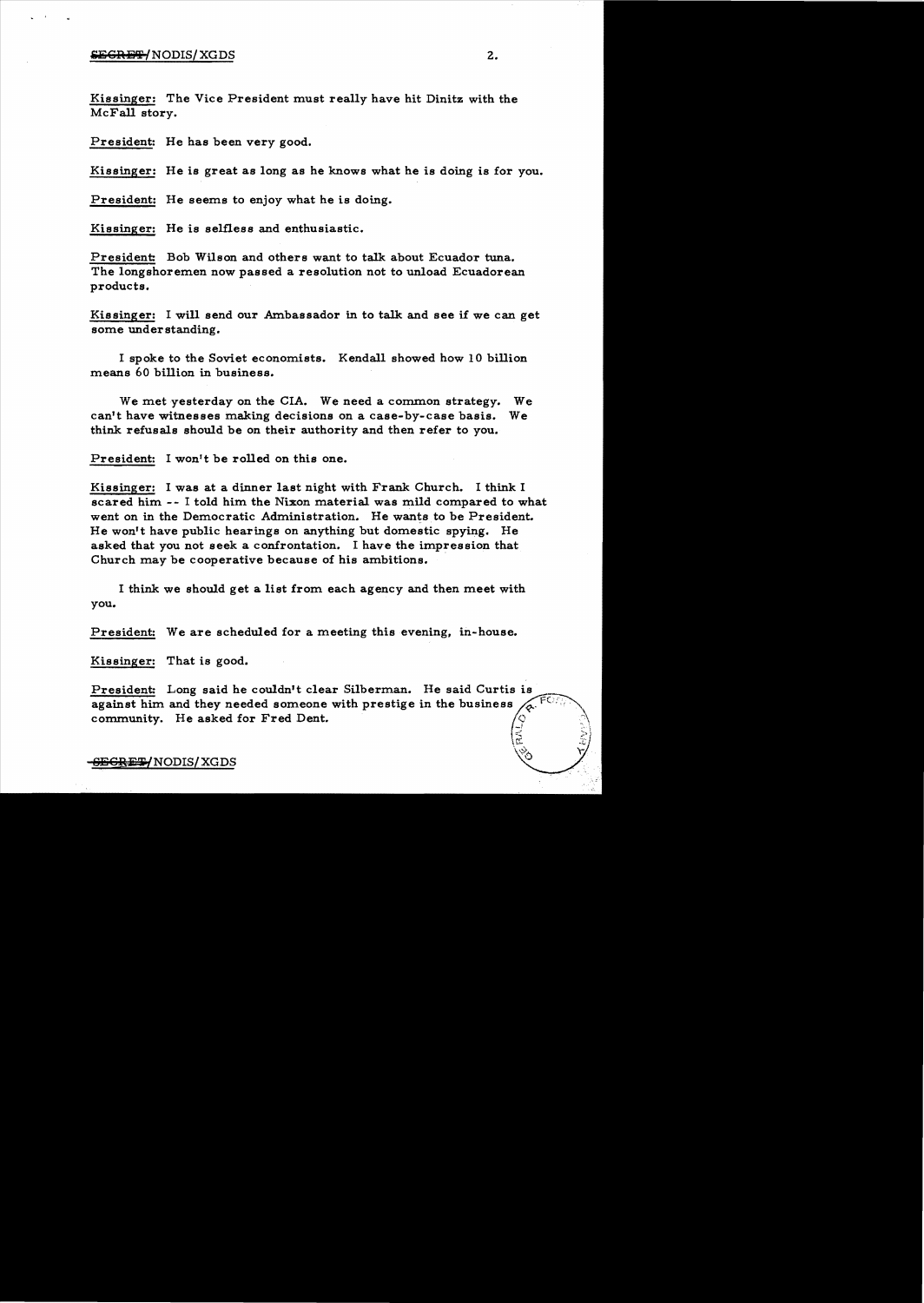## $\blacksquare$   $\blacksquare$   $\blacksquare$   $\blacksquare$   $\blacksquare$   $\blacksquare$   $\blacksquare$   $\blacksquare$   $\blacksquare$   $\blacksquare$   $\blacksquare$   $\blacksquare$   $\blacksquare$   $\blacksquare$   $\blacksquare$   $\blacksquare$   $\blacksquare$   $\blacksquare$   $\blacksquare$   $\blacksquare$   $\blacksquare$   $\blacksquare$   $\blacksquare$   $\blacksquare$   $\blacksquare$   $\blacksquare$   $\blacksquare$   $\blacksquare$   $\blacksquare$   $\blacksquare$   $\blacksquare$   $\blacks$

Kissinger: Silberman is 10 times the negotiator Dent is.

President: I am mad, but we need Long on the veto. I thought we could bring him into the White House to work on the CIA.

[More discussion of Silberman.]

Kissinger: Colby is worried about protecting names, but that is too narrow. If say we give money to some parties in Europe, those who didn't will say so.

Cambodia is getting bad. I have asked the Japanese' and Indonesians for ideas. They won't have any, but I wanted to signal to them that things are grave.

On energy, I talked with Giscard. I said if he supports us on a guaranteed price and alternative sources we would agree to a preparatory meeting April 10.

On price -- we can't let prices go to \$4 because our dependence would grow unmanageably -- and we would not develop alternative sources. We could protect alternative sources ourselves, but if the price breaks then, we will be subsidizing alternative sources while Europe gets the cheap oil, We should push this in the lEA, and Simon may give us problems.

An uncontrolled oil price drop would undermine alternative sources and exploration for oil. I think we should go on with the bilateral explorations with the Shah and perhaps with the Saudis. '

President: Won't this undercut us with the Europeans?

Kissinger: It won't show up that way. They want the prices down and this will help that. After all, the British are doing the same. They won't lose anything except the chance to screw us. Even on a guaranteed price, the Europeans will find a way of dodging it if the price breaks.

President: As long as we are above board.

Kissinger: I think if we would unravel the French bilateral deals, we would find the same.

President: You explain it.

**BGRET/NODIS/XGDS**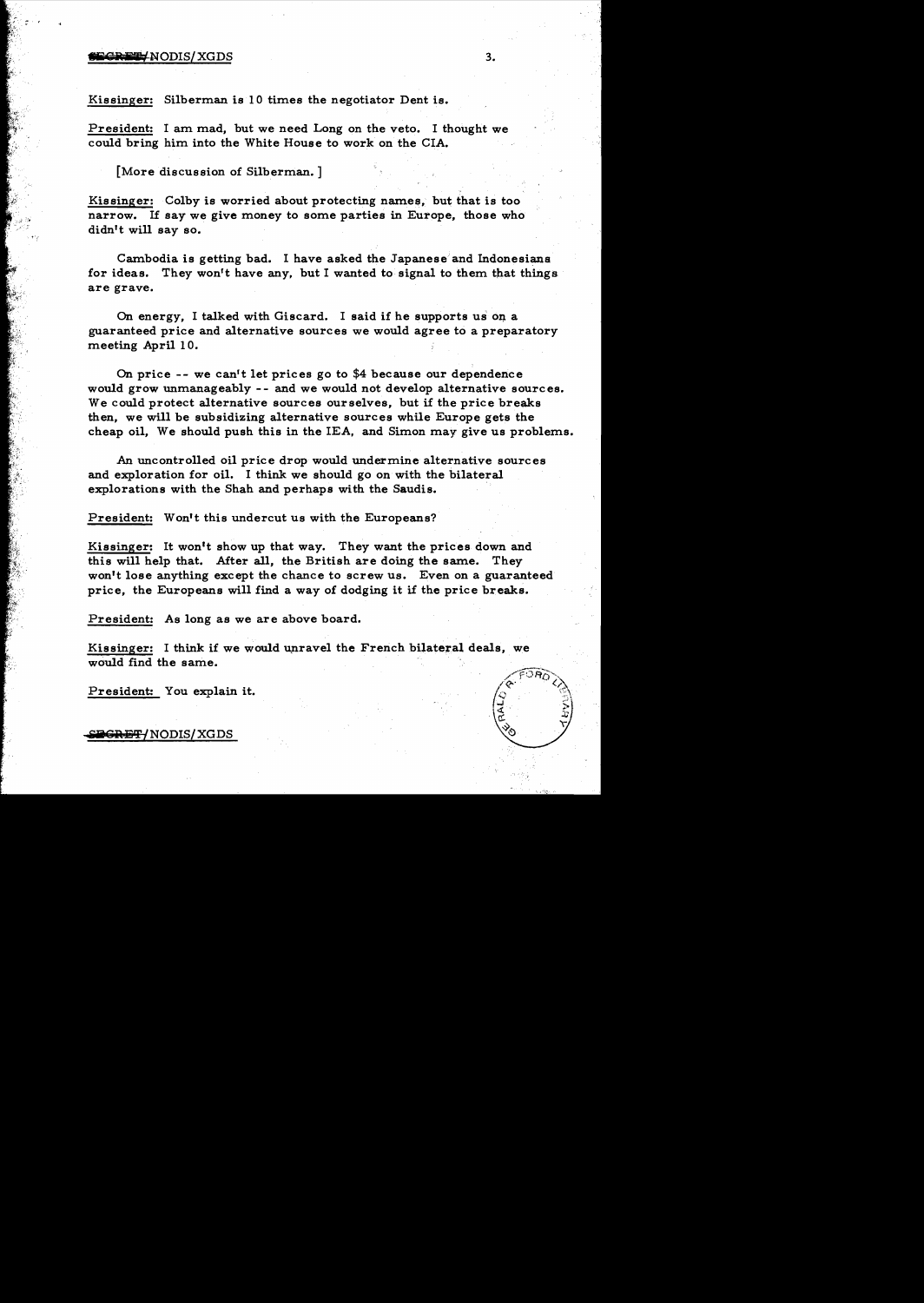## $\frac{1}{4}$ NODIS/XGDS 4.

 $\mathcal{L}$  ,  $\mathcal{L}$  ,  $\mathcal{L}$ 

Kissinger: It is tough, but they are doing it.

The Shah said Sadat wants to move even though Syria opposes.

We will go with Pakistani aid on Monday.

President: I haven't heard any repercussions from the Hill.

Kissinger: Most of them support us. We get a little flak, but it doesn't make sense that India can have nuclear weapons and Pakistan can't get anything.

President: I see Gur is making good sounds.

Kissinger: Yes. But we will have a hell of a negotiation -- because Israel will ask for 18 months to withdraw. We can't give them more than six months.

You will get a letter from Schmidt. Schlesinger told us Leber would act in a Middle East crisis without reference to Schmidt. Schmidt found out about this and hit the ceiling. He said he would fire Leber on the first day and then we would see who could act on his own.

S<del>RET/</del>NODIS/ XG DS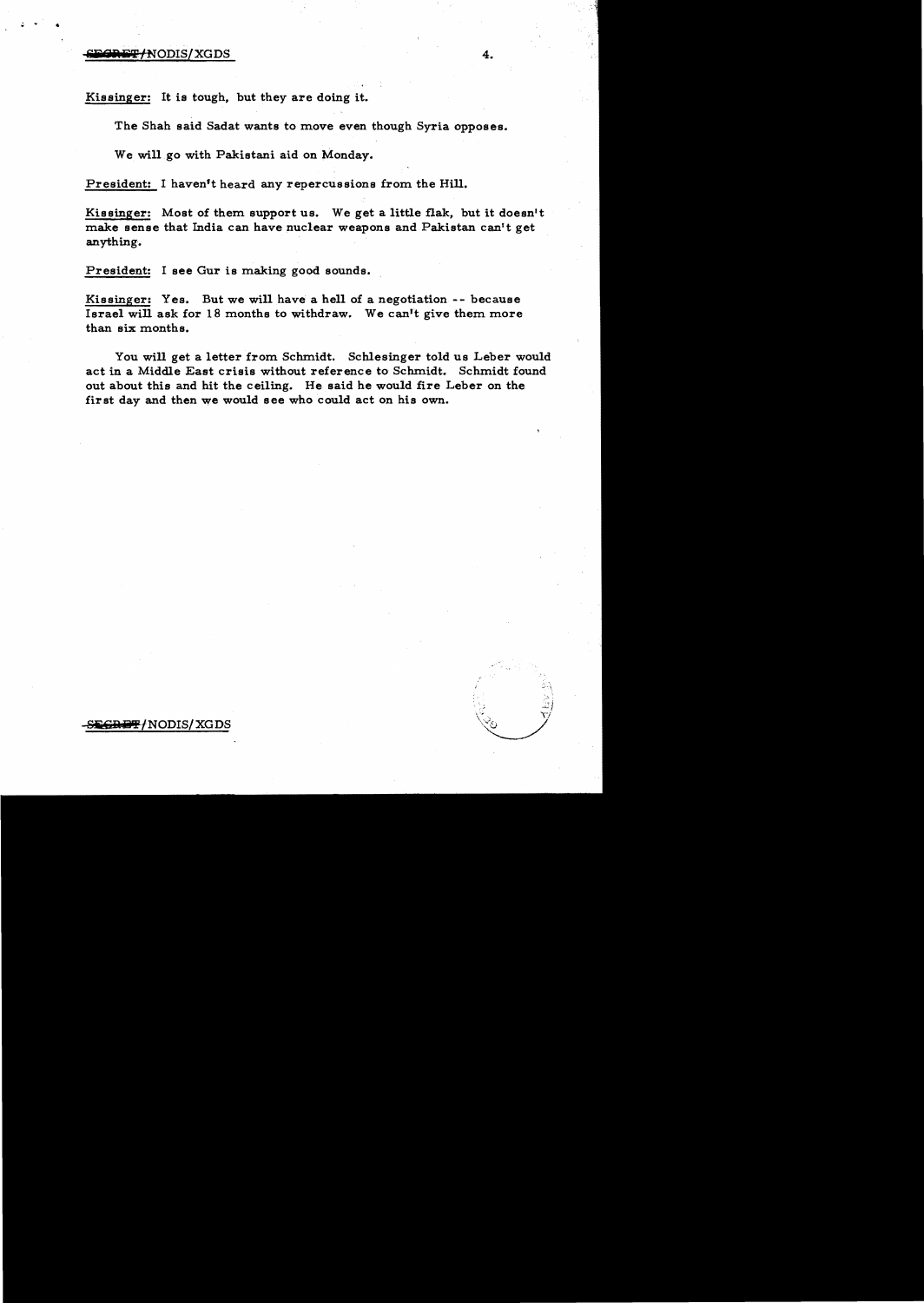K-Stowe Peg familiage ( mi) in  $\sqrt{P/K}$  2/  $F$ xt )5 fundam 2  $\approx$   $\frac{1}{2}$ P Strin Un Connat with help if I can tell him et de la monster de mariale de militaire de la commence de la mention P (Task or [ Urahang usuntin) I spoke a Reservation. VP had spoken to Director, Reservation west him how to get off. He secule he willing To level of for a Terresoire 6 who from now. Uremostile a Greeks have pour deel. We have a cuble par K, a, - that they will accept a bezame 25%  $\frac{3}{2}$ settlement. But Executed and talk til and have held. Cultes have preposed maring Carlo por hussia Src Crocks are really belg bring puoled by a cutoff, international contract .  $dytd.$ P Griffin wondered of it comment to both To a litt at last mount ester Anon abient of time to alest copposition.) K VP woust wally have hit Dimity w/c untack they PH & has been comp good . K Au questas long as la bumes what he is doing is for P He surs to enjoy what he eving. K He is peffectly + inchrationation. P. Bot Wilson & these cront to talk admit Europe Terra.<br>Las polonomes vous poecal resolution crot to inclose Economent products. 4 I will send ann and, into Tith & see if are can get some maderatandring. L'expose to Sov Economiste Kundall Almost bour 10 bil interna GU but in hussings (1) - mit justiseling on CCA, We weed a common Stritty, Euril have water untheres wishing decisions an case by case loses, We think uprove should

| <b>DECLASSIFIED</b>                                             |
|-----------------------------------------------------------------|
|                                                                 |
| SUTHORITY Real of Leview 12/6/04; State visit 3/11/04<br>BY ULA |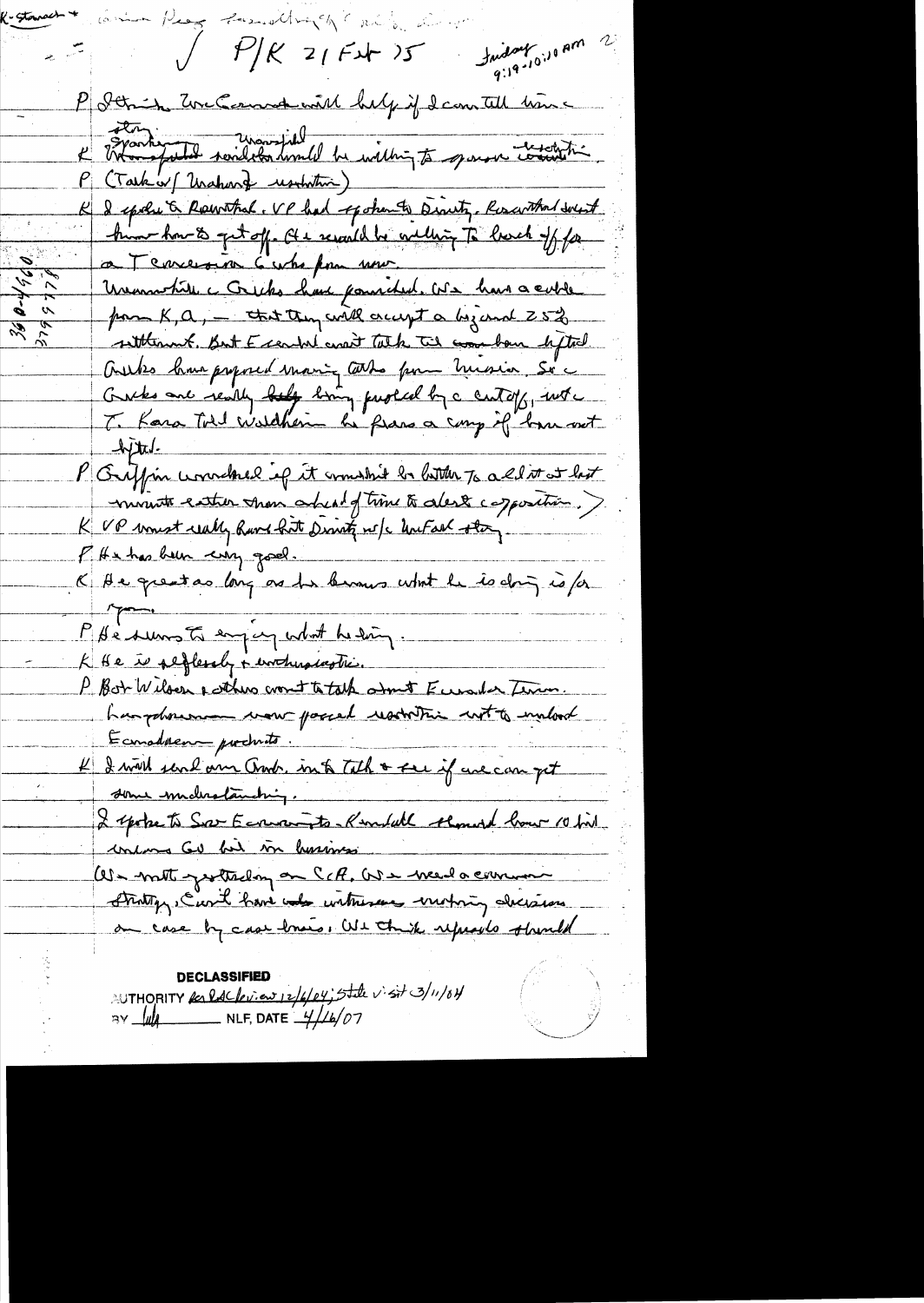this arthrity & then ups & you P 2 mont be willed on this one. K le sa et a lourner hvort myster (Chambre Strink 2 conila crocyant to bene almin women to be Pres. It a moit tous julion brassing on anything ung le Large brenne of très combative. Ittring was ibout of the book pour rach agency &  $\overline{+}$   $\overline{+}$ Hommest w/ aproximation of the form with the moment.  $R$  That good.  $>$ P Long soul te couldn't clear scheman sait untis the England of the world for Full Don't. R Subman 10 trans c inpotente Diritio P. It mad, But we need have on the witte I tet we under ling bin sinte with work on c CIR. (More Sellowen chamasion) K Soldy consisted when it protecting crownes - but that to seem.<br>If any gives to seeme parties in Em, thes who didn't centil sur 20. Conversera pettin voul. I han capiel Joyor Indones things an grave. On energy, Italked W/ Graind. Il mid if he support a perparaty 10 april. On piece un cont let pries part 4 dernier au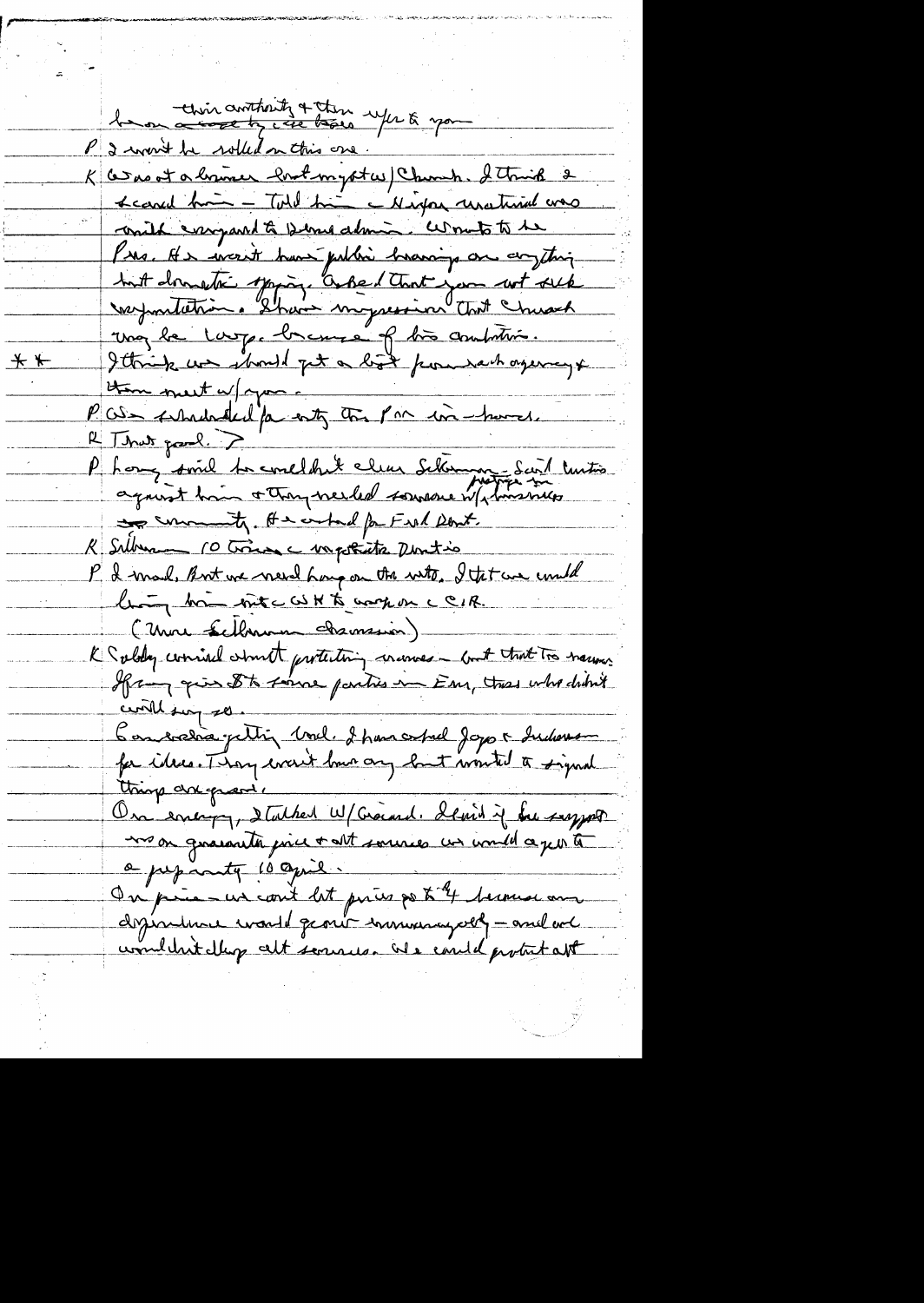trenus amsulves, but if pie bruts then, we with he subsidiring a celt serve es which E are get c chery ail, We whould put this in IER, + Smons ma grad us problems. Uncontrolled ail price choy would essentian at survey exploration we Shake pt perhaps of Sancho. P Won't this wonerant wa or Fara?) K It won't show up that im They won't given down & Chis will help chat. Ofterall, a Buto one doing a same. They won't los anything theyt a chance to server me Even on generanted pixel, - Emis wel find a cray of datging it if pure <u>treatre</u> P colong a avancher bonne.<br>R d'Urink J un unus domenant à French balatterd detaile cleats, un court finde some P. You explain it. K It Comp, but they onlying it Shoh Faid Salat work to meet writchs Soyner  $7000$ Os mill po ces/ Park and en tranhy P Shann't Hard any apressmen for KW K that support ms. Wh get a bitle place, but dreamt inclu single to tral I made can have muy ite. 1 I su Gu <del>pa motin par sond.</del> K Yee But are will have hall of ingetation - cause I will ashe face mots captanon. We can't give them moithus le mo. schrift You will get letter from Schmidt, Schles Told us Azon Liter with act w/o y/t Schmalt. Schnist from <u>'≮</u>